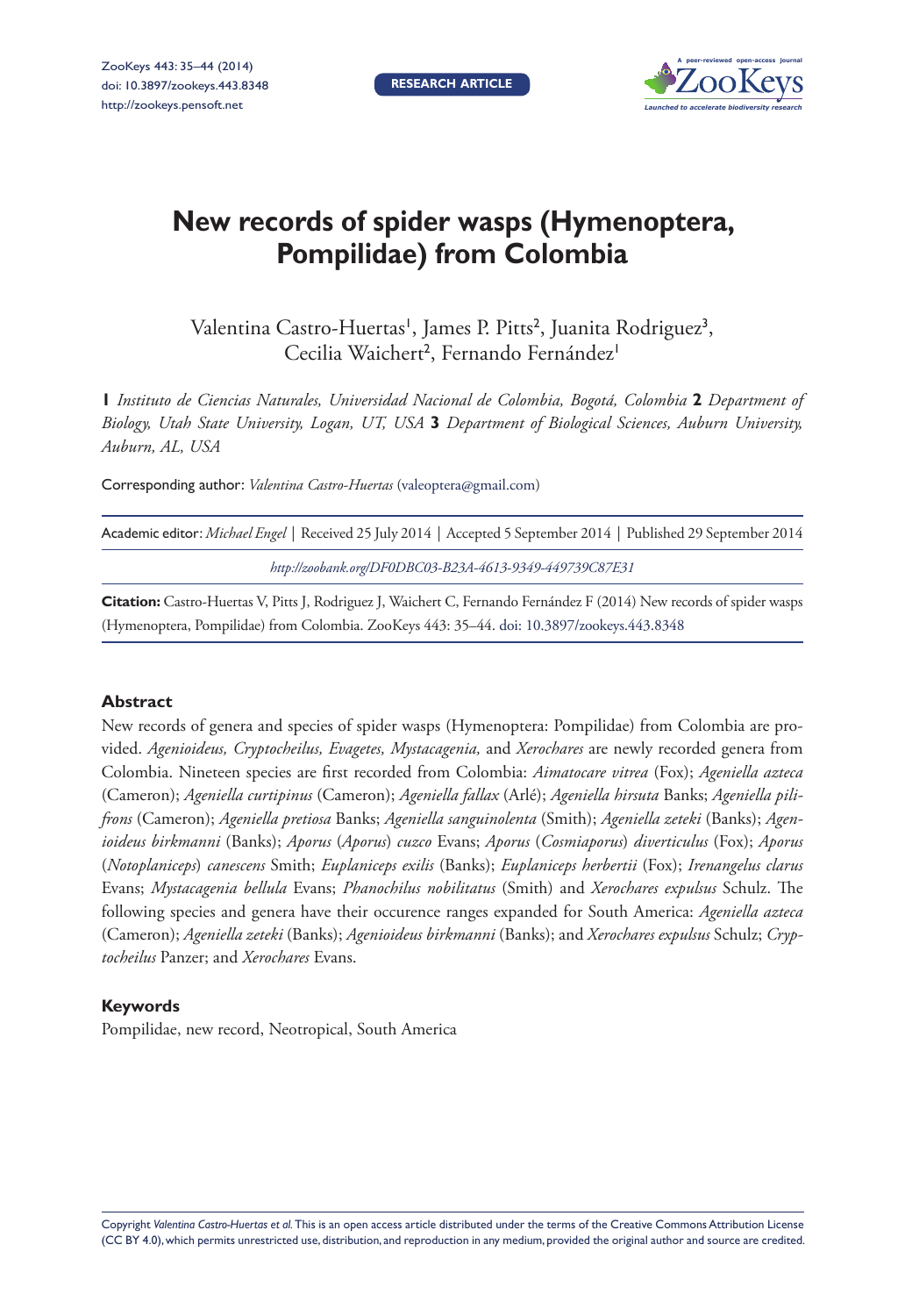# **Introduction**

Spider wasps (Hymenoptera: Pompilidae) are a widespread group of about 5,000 described species (Pitts et al. 2006) in approximately 120 genera (Wasbauer 1995). In the Neotropical region there are four subfamilies, 60 genera, and about 1,000 species (Fernández 2000, Hanson and Wasbauer 2006). The taxonomy and systematics of pompilids are poorly understood, making it one of the most taxonomically challenging families of Hymenoptera. Future work should be focused on making extensive collections and appropriate identifications to get a better understanding of their taxonomy.

The fauna of spider wasps from Colombia and South America is poorly known and not fully explored. Colombia has about 29 genera and approximately 143 species of spider wasps described (Fernández 2000). As part of a project on the systematics of Pompilidae from Colombia and northern South America, we offer new records of genera and species for these regions.

# **Materials and methods**

*Examined specimens.* When citing the examined material, a backslash indicates a separate label. The specimens are deposited in the Entomological collection of the Instituto Alexander von Humboldt, Villa de Leiva, Colombia (IAvH-E), and in the Instituto de Ciencias Naturales of the Universidad Nacional de Colombia, Bogotá, Colombia (ICN). Specimens from the Utah State University Entomology Collection, Logan, UT (EMUS) were examined for *Agenioideus birkmanni* and *Phanochilus nobilitatus.*

## **Results**

The following species and genera are reported for the first time for Colombia.

## **Subfamily Ceropalinae**

## *Irenangelus clarus* **Evans, 1969**

**Specimen data.** BOLIVAR. SFF Los Colorados, Alto el Mirador, [9°54'N, 75°7'W], 400m, malaise, 4–30 ene 2002, E. Deulufeut, M2935 / IAvH-E 107755 (1m, IAvH-E). **Comments.** This species has been recorded for Brazil and Argentina (Fernández 2000).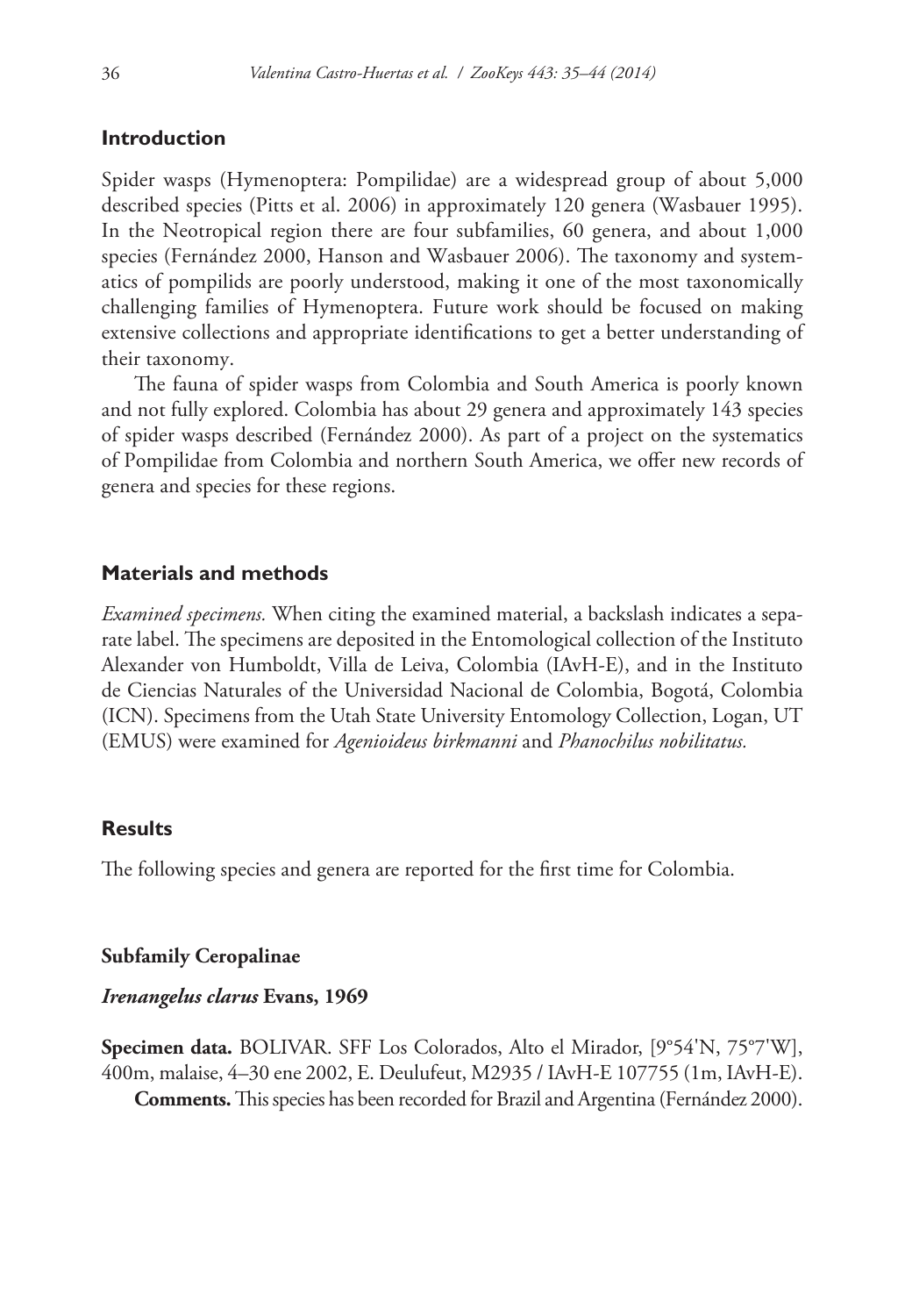## **Subfamily Pepsinae**

## *Aimatocare vitrea* **(Fox, 1897)**

**Specimen data.** RISARALDA. SFF Otún Quimbaya, Robledal, [4°44'N, 75°35'W], 1980m, malaise, 4–18 ene 2003, G. López, M3704, (1m, IAvH-E); 18 feb–4 mar 2003, G. López, M3699, (1m, IAvH-E). VAUPÉS. Estación Mosiro-Itajura (Caparú), Centro Ambiental, [1°4'S, 69°31'W], 60m, malaise, 9–25 feb 2003, J. Pinzón, M3639, (1f, IAvH-E).

**Comments.** This species has been recorded for Brazil and British Guiana (Fernández 2000).

## *Ageniella azteca* **(Cameron, 1891)**

**Specimen data.** TOLIMA. Armero-Guayabal, Hda. Cardonal, [5°5'385"N, 74°46'395"W], 350m, 17 nov 1995, F. Fernández / IAvH-E 107940, (1f, IAvH-E).

**Comments.** New record for South America. This species was first described for Mexico and later recorded for Nicaragua (Wahis 1995).

## *Ageniella curtipinus* **(Cameron, 1912)**

**Specimen data.** BOLÍVAR. Zambrano, Hda. Monterrey, [9°45'N, 74°49'W], 10m, malaise, 29 may 1993, F. Fernandez / IAvH-E 107937, (1f, IAvH-E).

**Comments.** This species has been recorded for Bristih Guiana, Peru, and Trinidad (Wahis 1995).

#### *Ageniella fallax* **(Arlé, 1947)**

**Specimen data.** BOLÍVAR. SFF Los Colorados, Diana, [9°54'N, 75°7'W], 150m, malaise, 15–30 sep 2000, E. Deulufeut / IAvH-E 107760, (1m, IAvH-E).

**Comments.** This species has been recorded for Argentina, Brazil, Peru (Fernández 2000), and Panama (Cambra 2005).

## *Ageniella hirsuta* **Banks, 1946**

**Specimen data.** PUTUMAYO. PNN La Paya, Loma Alta, [0°6'S, 74°58'W], 350m, malaise, 18 jun-1 jul 2003, R. Cobete, (1f, IAvH-E).

**Comments.** This species has been recorded for Ecuador (Fernández 2000).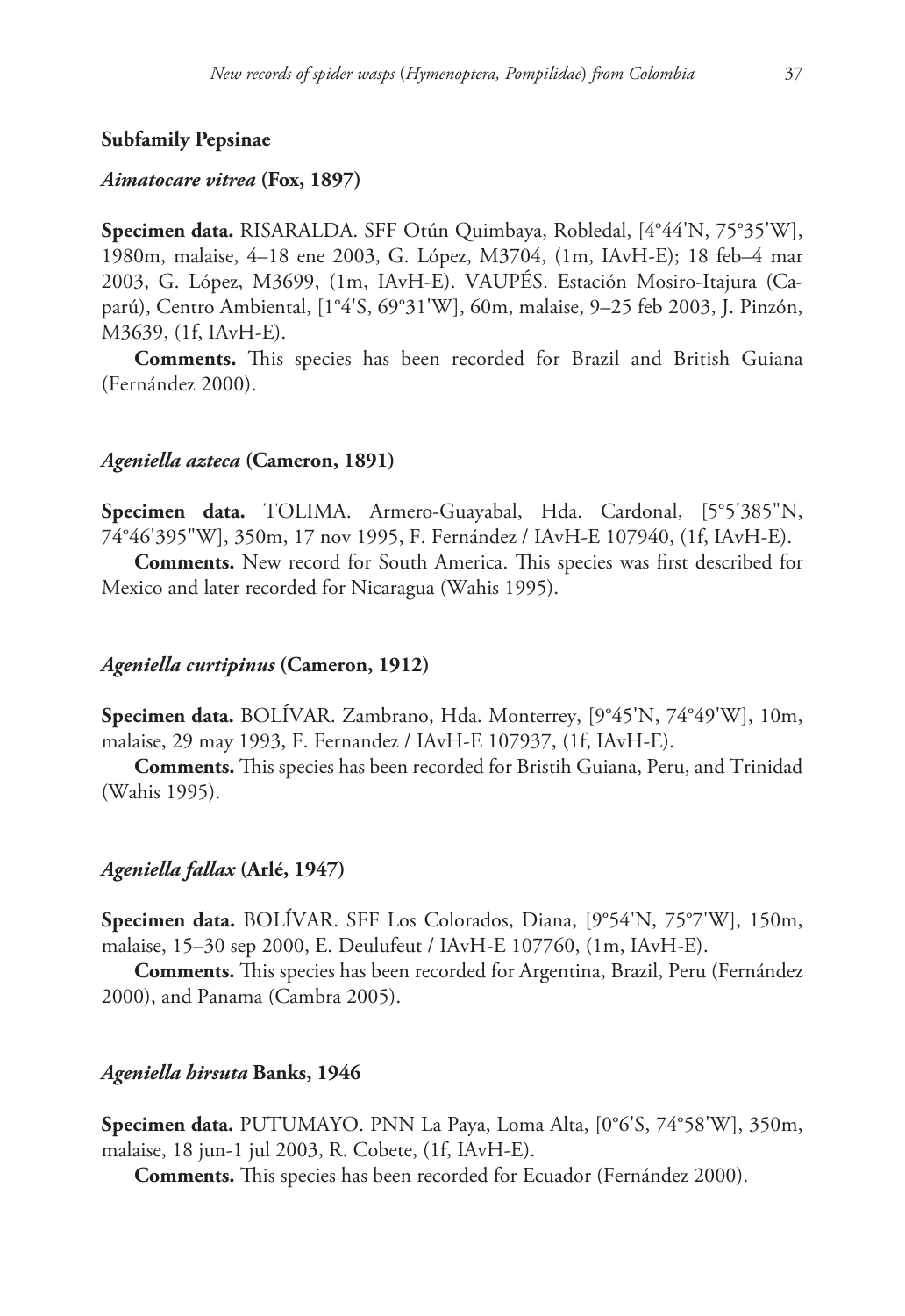## *Ageniella pilifrons* **(Cameron, 1912)**

**Specimen data.** CAUCA. PNN Gorgona. [2°58'N, 78°11'W], 60m, malaise, 3–18 ene 2001, H. Torres, M1235 / IAvH-E 107720, (1f, IAvH-E). META. PNN Sierra de la Macarena, Cerro El Tablazo, [3°20'N, 73°56'W], 486m, manual, 26 dic 2001, D. Campos, M2614 / IAvH-E 10760 (1f, IAvH-E); Caño La Curia, 580m, 23 dic 1993, con Heteropodidae , F. Fernández / IAvH-E 107942, (1 f, IAvH-E); Cabaña Cerrillo, [3°21'N, 73°56'W], 460m, malaise, 4–17 ene 2003, A.Herrera & W. Villalba, (1f, IAvH-E).

**Comments.** This species has been recorded for British Guiana (Fernández 2000).

## *Ageniella pretiosa* **Banks, 1946**

**Specimen data.** AMAZONAS. PNN Amacayacu. San Martín, [3°23'S, 70°6'W], 150m, malaise, 2–7 jul 2000, B. Amado / IAvH-E 107614, (1f, IAvH-E); Mocagua, [3°23'S, 70°6'W], 150m, malaise, 12–19 jun 2000, A. Parente / IAvH-E 107619, (1f, IAvH-E); VICHADA, PNN Tuparro, Cerro Tomás, [5°21'N; 67°51'W], 140m, malaise, 17–26 dic 2000, W. Villalba / IAvH-E 107628 / IAvH-E 107629, (2f, IAvH-E).

**Comments.** This species has been recorded for Peru (Fernández 2000).

## *Ageniella sanguinolenta* **(Smith, 1864).**

**Specimen data.** AMAZONAS. PNN Amacayacu, San Martín, [3°23'S, 70°6'W], 150m, malaise, 5–19 nov 2001, D. Chota / IAvH-E 107618, (1 f, IAvH-E); BOLÍVAR. SFF Los Colorados, Diana, [9°54'N, 75°7'W], 150m, Malaise, 16–30 nov 2000, E. Deulufeut / IAvH-E 107756, (1f, IAvH-E); CAUCA. PNN Gorgona, El Helechal, 2°58'N, 78°11'W, 30m, malaise, 9–27 ago 2001, H. Torres / IAvH-E 107710 (1f, IAvH-E).

**Comments.** This species has been recorded for Brazil (Smith 1864).

## *Ageniella zeteki* **(Banks, 1925)**

**Specimen data.** CAUCA. PNN Gorgona, Antigua Laguna, [2°58'N, 78°11'W), 70m, malaise, 18 jul-16 ago 2000, H. Torres / IAvH-E 107697 (1f, IAvH-E); El Helechal, [2°58'N, 78°11'W], 30m, malaise, 12–28 sep 2001, H. Torres / IAvH-E 107696, (1f, IAvH-E). CHOCÓ. PNN Utría, Cocalito Dosel, [6°1'N, 77°, 20'W], 20m, malaise, 30 jul–16 ago 2000, J. Pérez / IAvH-E 107762 (1f, IAvH-E). VICHADA. PNN Tuparro. Centro administrativo, [5°21'N, 67°51'W], 100m, malaise, 22 may-3 jun 2001, I. Gil / IAvH-E 107632, (1f, IAvH-E).

**Comments.** New record for South America. This species was previously recorded for Panama (Banks 1925, Cambra et al*.* 2004).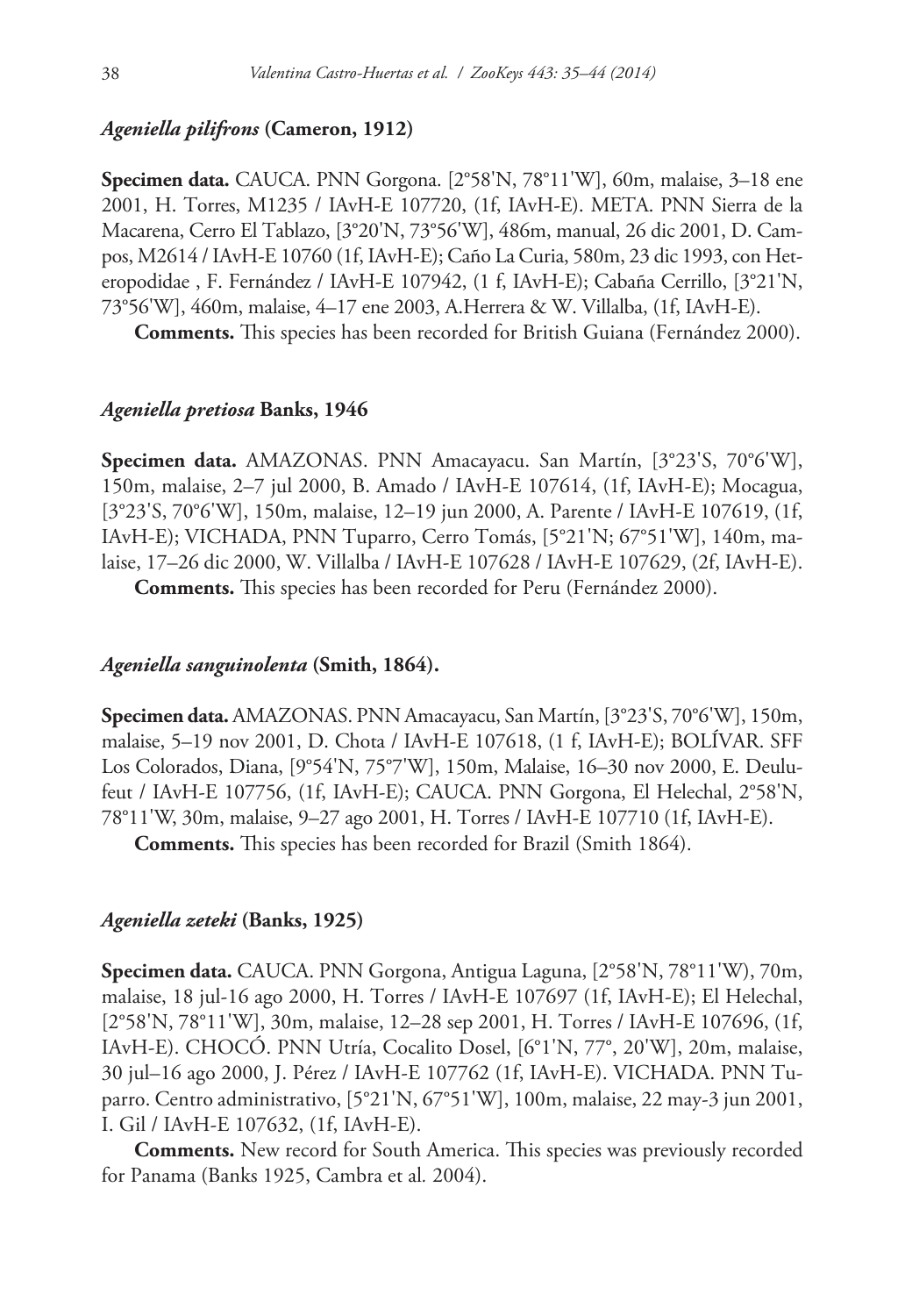# *Cryptocheilus* **sp.**

# **Specimen data.** BOYACÁ. Sotaquirá, Hueco, 1 abr 1969, J. R. Alba, (1m, ICN).

**Comments.** New record for South America. *Cryptocheilus* Panzer, 1806 is a cosmopolitan genus with six species described from the Nearctic Region and two from the Neotropical region: *Cryptocheilus neotropicalis* is found in Panama and *Cryptocheilus santosi* is found in Costa Rica and Panama (Cambra and Wahis 2005). This species does not fit the diagnosis of any of the Central American species. The specimen studied herein is similar to *C. pallidipennis* (Banks, 1912), but this species has Nearctic distribution (Townes 1957). A revision of the New World species of the genus is needed to determine if the studied specimen is an undescribed species or not.

#### *Mystacagenia bellula* **Evans, 1973**

**Specimen data.** CUNDINAMARCA, PNN Sumapaz, Cabañas Las Mirlas, [4°30'N, 73°45'W], malaise, 3–30 abr 2002, H. Vargas / IAvH-E 107683, (1f, IAvH-E); [4°48'N, 73°52'W], 710m, malaise, 19 mar–3 abr 2002, H. Vargas, (1f, IAvH-E). META. PNN Sierra de la Macarena, Caño Curia, Sendero Cachicamos, [3°21'N, 73°56'W], 460m, malaise, 9–24 feb 2003, W. Villalba, (1f, IAvH-E); Villavicencio, Vda. Vanguardia, Pozo Azul, malaise, 16–17 abr 2005, Sistematica Animal, (1f, ICN).

**Comments.** The genus, known only from females, is rarely collected and comprises four known species: *M. variegata* Evans (Brazil), *M. bellula* Evans (Peru), *M. albiceps* Evans (Peru) and *M. elengatula* Evans (Panama) (Evans 1973, 1980).

### *Phanochilus nobilitatus* **(Smith, 1864)**

**Specimen data.** AMAZONAS. Amacayacu, Mata-Mata, 03˚48'36"S, 70˚20'57"W, malaise, ii.1989, F. Fernández (1f, IAvH 107951). META. PNN Sierra de La Macarena, Cabaña Cerrillo, 3°21'N 73°56'W, 480 m, malaise trap, 10.xi–21.xii.2002, A. Herrera & W. Villalba leg. M.2982 (1f, EMUS).

**Comments.** This species has been recorded for British Guiana and Peru (Fernández 2000).

### **Subfamily Pompilinae**

## *Agenioideus birkmanni* **(Banks, 1910)**

**Specimen data.** MAGDALENA. PNN Tayrona, Palangana, [11°20'N, 74°2'W], 30m, malaise, 31 ene–15 feb 2002, R. Henríquez, M3032, (2m, IAvH-E).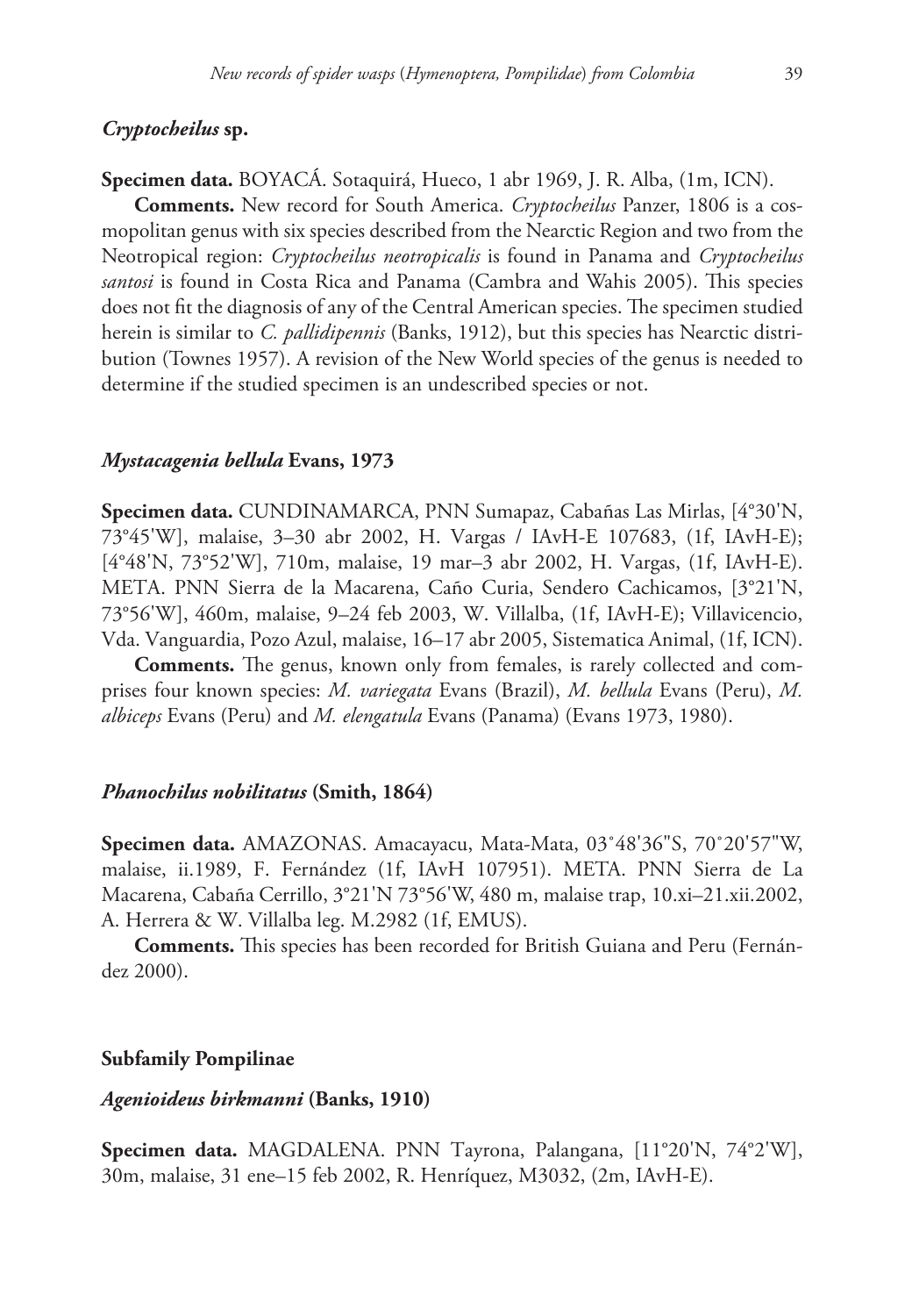**Comments.** New record for South America. This species has been previously recorded from northern Oregon east to New Jersey and south to Oaxaca, Mexico (Wasbauer and Kimsey 1985). Specimens from Costa Rica are found in EMUS. This record represents a considerable range extension of what was previously known as a Nearctic species.

### *Xerochares expulsus* **Schulz, 1906**

**Specimen data.** MAGDALENA. PNN Tayrona, Neguanje, [11°20'N, 74°2'W]; 10m, malaise, 17–27 sep 2001, R. Henríquez, (13m, 1f IAvH-E); 28 jul–18 ago 2001, R. Henriquez, (10m, 1f, IAvH-E); Palangana, [11°20'N, 74°2'W], 30m, malaise, 4–23 may 2001, R. Henríquez, (5m, IAvH-E).

**Comments.** New record for South America. The species was previously known from southern New Mexico to western Mexico to Guatemala, El Salvador, and Nicaragua (Evans 1966; Wasbauer and Kimsey 1985).

#### *Evagetes* **sp.**

**Specimen data.** BOYACÁ. SFF Iguaque, Cabana Chaina, [5°25'N, 73°27'W], 2,600m, malaise, 9–26 sep 2002, A. Roberto, (22m, IAvH-E).

**Comments.** *Evagetes* Lepeletier, 1845 is a cleptoparasitic genus rarely collected and poorly known in the Neotropics, with four described species from Southern South America (Evans 1966, Fernández 2000). There is no recent taxonomic revision of the genus, therefore, the identification at the species-level is challenging.

## *Aporus (Aporus) cuzco* **Evans, 1973**

**Specimen data.** BOYACÁ. SFF Iguaque, Cabaña Chaina, [5°25'N, 73°27'W], 2,600m, malaise, 16 sep–6 oct 2001, P. Reina, M2199 / IAvH-E 107986, (1m, IAvH-E); 9–26 sep 2002, A. Roberto, M3332, (1m, IAvH-E); 6–25 oct 2001, P. Reina, M2477, (1m, IAvH-E); Villa de Leyva, El Roble, 2,200m, red, 9 jun 2001, D. Campos, et al. / IAvH-E 108278, (1f, IAvH-E). CAQUETÁ. PNN Picachos, [2°44'N, 74°53'W], 1,560m, malaise, 1–7 nov 1997, E. González / IAvH-E 108219, (1f, IAvH-E). CUNDINAMARCA. PNN Sumapaz, Jardín Botánico, [4°30'N, 73°45'W], malaise, 4–24 ene 2002, H. Vargas, M3109 / IAvH-E 107989, (1f, IAvH-E); [3°48'N, 73°56'W], 730m, malaise, 4–24 ene 2002, H. Vargas, M3109, (1m, IAvH-E). HUILA. PNN Cueva de los Guacharos, Alto el Mirador, [1°38'N, 76°6'W], 1,980m, malaise, 6–21 abr 2002, J. Fonseca, M3127, M3258, (2f, IAvH-E); 4–18 feb 2002, F. Quevedo / IAvH-E 108187, (1f, IAvH-E). MAGDALENA. Santa Marta, Ciudad Perdida, [11°14'50"N, 74°12'6"W], 1,200m, 25–26 nov 1995, A. Amarillo, CES260 / IAvH-E 108244, (1f, IAvH-E); PNN Tayrona, Cerro San Lucas, La Antena, [11°20'N, 74°2'W], 700m, malaise, 19–24 jul 2002, M.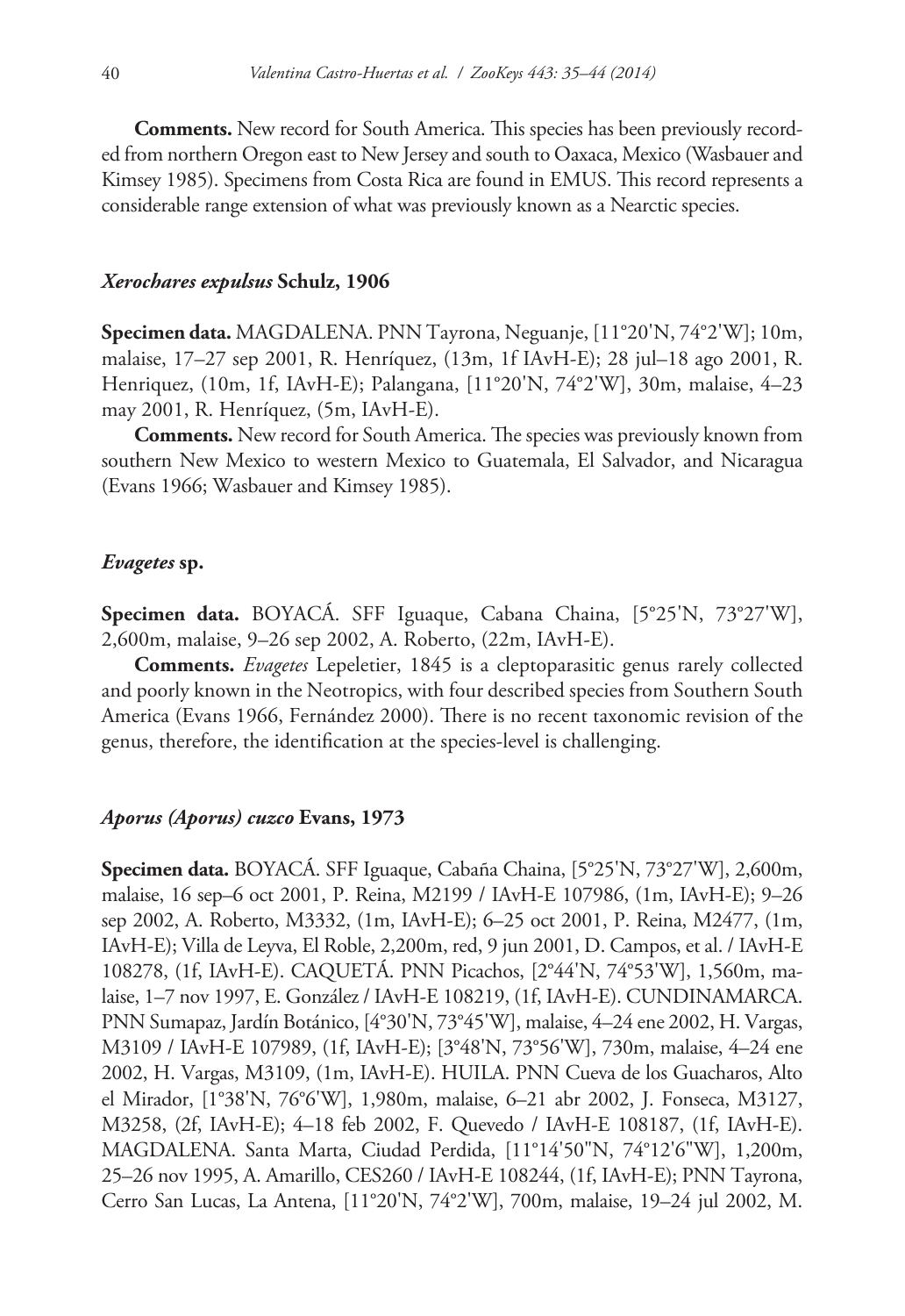Sharkey, D. Arias & E. Torres, (1m, IAvH-E). NARIÑO. R.N. La Planada, Parcela Olga, [1°15'N, 78°15'W], 1,850m, malaise, 29 feb-14 mar 2004, G. Olivia, M4710, (1f, IAvH-E); Centro Administrativo, [1°15'N, 78°15'W], 1,700m, red, 9–12 ago 2004, D. Arias, M4901, (1m, IAvH-E). NORTE DE SANTANDER. ANU Los Estoraques, Platanillo, [8°13'N, 73°14'W], 1,516m, malaise, 1–15 sep 2003, J. Vargas, M4087, (1m, IAvH-E). QUINDÍO. Circasia, Vda. Buenavista, Fca. Calamar, [4°36'53"N, 75°41'56"W], 1,460m, malaise, 10 oct 1999, E. González / IAvH-E 108262, (1m, IAvH-E). RISARAL-DA. SFF Otún Quimbaya, Cuchilla camino, [4°43'N, 75°35'W], 2,050m, malaise, 26 sep-11 oct 2003, G. López, M4212, (1f, IAvH-E); Robledal, [4°44'N, 75°35'W], 1,980m, malaise, 4–18 ene 2003, G. López, M3704, (1f, IAvH-E); 20 dic 2002–3 ene 2003, R. Walker, M2974, (1f, IAvH-E). VALLE DEL CAUCA. PNN Farallones de Cali, Cgto. Los Andes, Vda. Quebradahonda, [3°34'N, 76°40'W], 1,730m, malaise, 26 ago 1998, N. Beltrán & H. Peña / IAvH-E 108253, (1f, IAvH-E); La Meseta, [3°34'N, 76°40'W], 2,080m, malaise, 24 dic 2003–27 ene 2004, S. Sarria & M. Losso, M4553, (1f, IAvH-E).

**Comments.** This species has been recorded for Peru (Fernández 2000).

# *Aporus (Cosmiaporus) diverticulus* **(Fox, 1897)**

**Specimen data.** HUILA. PNN Cueva de los Guacharos, Alto el Mirador, [1°38'N, 76°6'W], 1,980m, malaise, 21 abr–5 may 2002, J. Fonseca, M3128, (1m, IAvH-E); PUTUMAYO. PNN La Paya, Cabaña Chagra, [0°7'S, 74°56'W], 320m, malaise, 16– 30 dic 2001, E. Lozano / IAvH-E 108201, (1f, IAvH-E).

**Comments.** This species has been recorded for Brazil (Fernández 2000).

## *Aporus (Notoplaniceps) canescens* **Smith, 1873**

**Specimen data.** AMAZONAS. PNN Amacayacu, Matamata, [3°41'S, 70°15'W], 150m, malaise, 24 mar–3 abr 2000, A. Parente, M38, (1m, IAvH-E); San Martín, [3°23'S, 70°6'W], 150m, malaise, 22–30 ene 2001, B. Amado / IAvH-E 108233, (1f, IAvH-E). CAQUETÁ. Santa Rosita, [1°20'N, 76°6'W], 600m, malaise, 22 jul-4 ago 2000, F. Ruales / IAvH-E 108212, (1f, IAvH-E). MAGDALENA, PNN Tayrona, Cerro San Lucas, La Antena, 11°20'N, 74°2'W, 700m, malaise, 19–24 jul 2002, M. Sharkey, D. Arias & E. Torres, M3258, (1m, IAvH-E). META. PNN Sumapaz, Qda. La Cristalina, [3°48'N, 73°56'W], 614m, malaise, 20 ago-5 sep 2003, H. Vargas & A. Torrijos, M4342, (1f, IAvH-E); PNN Sierra de la Macarena, cabaña Cerrillo, [3°21'N, 73°56'W], 460m, malaise, 10 nov-21 dic 2002, A. Herrera &W Villalba, M2982, (1f, IAvH-E); PNN Tinigua, Vda. Bajo Raudal, malaise, 5–19 ene 2003, C. Sánchez, M3477, (1m, IAvH-E). PUTUMAYO. PNN La Paya, cabaña Viviano, [0°7'S, 74°56'W], 320m, malaise, 18–21 abr 2002, R. Cobete, M3252, (1f, IAvH-E). RISARALDA. SFF Otún Quimbaya, Robledal, [4°44'N, 75°35'W], 1.980m, malaise, 4–18 ene 2003, G. López, M3704, (1m, IAvH-E); VAUPÉS. Estación Mosiro-Itajura (Caparu), Centro Ambiental, [1°4'S, 69°31'W], 60m, malaise,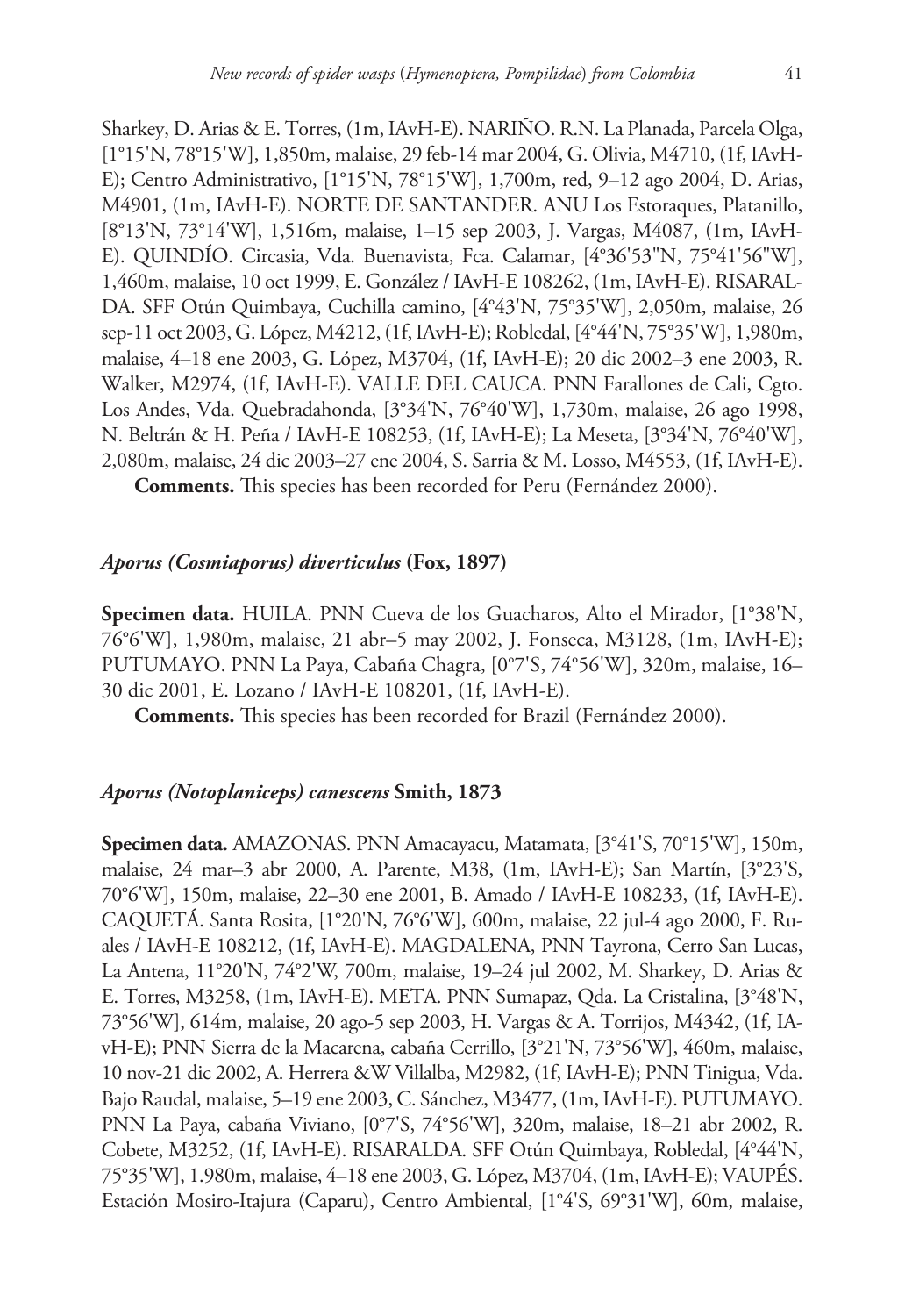9–25 feb 2003, J. Pinzón, M3639, (1m, IAvH-E); fit, 20 ene-1 feb 2003, M. Sharkey & D. Arias, M3388, (IAvH-E); VICHADA. PNN El Tuparro, Cerro Tomás, [5°21'N, 67°51'W], 140m, malaise, 27 dic 2000–5 ene 2001, M955, W. Villalba, (1f, IAvH-E).

**Comments.** This species has been recorded for Trinidad and Tobago, Argentina, Brazil, and Peru (Fernández 2000).

## *Euplaniceps exilis* **(Banks, 1944)**

**Specimen data.** CAQUETÁ. PNN Serranía de Chiribiquete, Caño-Amú, Bos.inundable y tierra firme, [0°14'N, 72°27'W], 300m, malaise, 21–25 nov 2000, E. González & M. Ospina, M961, (1m, IAvH-E); Puerto Abeja, [0°4'N, 72°26'W], 310m, 29 oct-12 nov 2000, J. Forero, M955, (1m, IAvH-E). MAGDALENA. PNN Tayrona, Zaino, [11°20'N, 74°2'W], 50m, malaise, 14–30 jul 2000, R. Henriquez, M564, (1m, IAvH-E). META. PNN Sierra de la Macarena, Caño Curia, Sendero Cachicamos, [3°21'N, 73°38'W], 493m, malaise, 13–30 sep 2004, W. Villalba, (1m, IAvH-E). VAUPÉS, RN Mosiro-Itajura (Caparú), Centro Ambiental, [1°4'S, 69°31'W], 60m, malaise, 20 ene–1 feb 2003, M. Sharkey & D. Arias, M3386, (1m, IAvH-E); Antigua Cabaña, [1°4'N, 69°3'W], 60m, malaise, 17–29 abr 2003, J. Pinzón, M3615, (IAvH-E). VICHADA. PNN El Tuparro, Cerro Tomás, [5°21'N, 67°51'W], 140m, malaise, 17–26 dic 2000, W. Villalba, M1386, (2m, IAvH-E); Centro Administrativo, [5°21'N, 67°51'W], 100m, 15–19 jul 2000, M510, W. Villalba, (1m, IAvH-E).

**Comments.** This species has been recorded for Guiana and Suriname (Banks 1944, Cambra et al. 2013)

# *Euplaniceps herbertii* **(Fox, 1897)**

**Specimen data.** MAGDALENA. PNN Tayrona, Cerro San Lucas, [11°19'N, 73°53'W], 400m, malaise, 6–11 nov 2003, C. Sarmiento, (1f, IAvH-E). META. PNN Sierra de la Macarena, Caño Curia, Sendero Cachicamos, [3°21'N, 73°56'W], 460m, malaise, 21 dic 2002–4 ene 2003, M. Duarte, (1f, IAvH-E); 10 nov-21 dic 2002, M. Duarte, (1f, IAvH-E).

**Comments.** This species has been recorded for Guiana and Brazil (Fernández 2000, Cambra et al*.* 2013).

#### **Acknowledgements**

We would like to thank Claudia Medina from IAvH for her hospitality during J. Rodríguez's visit to Villa de Leyva, Colombia. We would also like to thank Rebecca Condie and Matthew Earl for specimen processing. We would like to thank Camilo Fagua for his assistance during the first author's visit to Logan, UT. The Utah Agricultural Experiment Station, Utah State University UAES #8702, supported this research.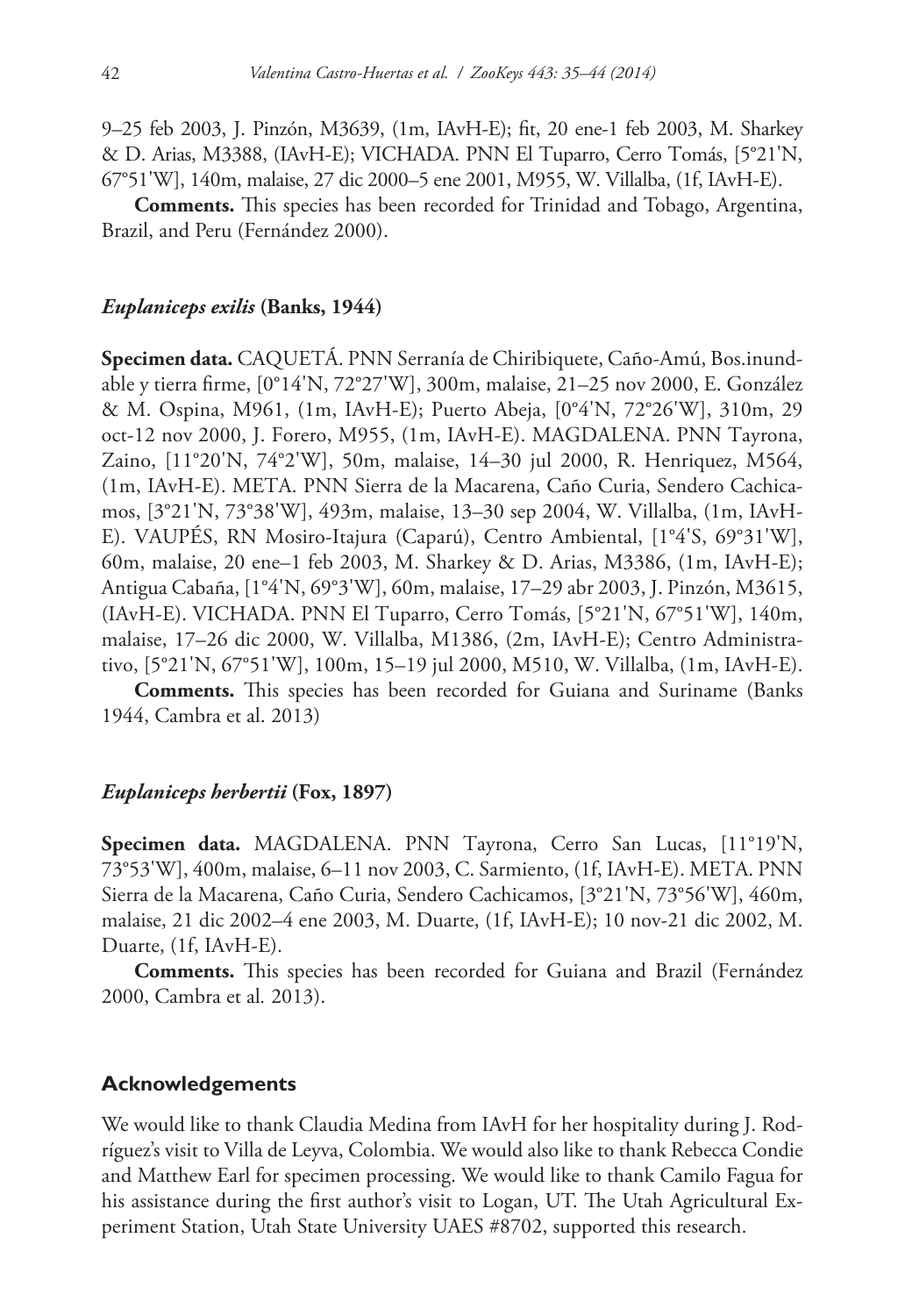# **References**

- Arlé R (1947) Nouvelles espèces de Pompilidae du Brésil (Hymenoptera). Revista de Entomologia Rio de Janeiro 18: 416–428.
- Banks N (1910) New species of Psammocharidae. Journal of the New York Entomology Society 18: 114–126.
- Banks N (1925) Psammocharidae from Panama. Bulletin of the Museum of Comparative Zoology 67: 329–338.
- Banks N (1944) The Psammocharidae (Hymenoptera) taken at Kartabo and other localities in British Guiana. Zoologica: New York Zoological Society 29: 97–112.
- Banks N (1946) Studies of South American Psammocharidae Part1. Museum of Comparative Zoology at Harvard College Bulletin 96: 311–525.
- Cambra RAT (2005) Nuevos registros de avispas Apoidea y Vespoidea (Insecta: Hymenoptera) para Panamá. Tecnociencia 7(2): 97–108.
- Cambra RAT, Quintero-Arias D, Miranda RJ (2004) Presas, comportamiento de anidación y nuevos registros de distribución en pompílidos neotropicales (Hymenoptera: Pompilidae). Tecnociencia 4(1): 95–109.
- Cambra RAT, Wahis R (2005) New species of *Cryptocheilus* Panzer from Panama and Costa Rica (Hymenoptera: Pompilidae, Pepsinae). Notes fauniques de Gembloux 56: 3–6.
- Cambra RAT, Corro PE, Santos A (2013) Nuevos aportes al conocimiento del género *Euplaniceps* Haupt (Hymenoptera: Pompilidae). Scientia (Panamá) 23(1): 69–80.
- Cameron P (1891) Hymenoptera orientalis; or contributions to a knowledge of the Hymenoptera of the Oriental zoological region. Memoirs and proceedings of the Manchester Literary & Philosophical Society 4: 431–481.
- Cameron P (1912) On the Hymenoptera from Belgian Congo in the Congo Museum Tervuren. Annales de la Société Entomologique de Belgique 56: 357–401.
- Evans HE (1966) A revision of the Mexican and Central American spider wasps of the subfamily Pompilinae (Hymenoptera: Pompilidae). Memoirs of the American Entomological Society 20: 1–442.
- Evans HE (1969) Studies on Neotropical Pompilidae (Hymenoptera) 7 Irenangelus Schulz. Studia Entomologica 12: 417–431.
- Evans HE (1973) Studies on Neotropical Pompilidae (Hymenoptera) IX The genera of Auplopodini. Psyche 80: 212–226. [doi: 10.1155/1973/25131](http://dx.doi.org/10.1155/1973/25131)
- Evans HE (1980) A new species of Mystacagenia fron Panama (Hymenoptera, Pompilidae). Pan Pacific Entomologist 56(3): 185–186.
- Fernández F (2000) Avispas Cazadoras de Arañas (Hymenoptera: Pompilidae) de la Región Neotropical. Biota Colombiana 1(1): 3–24.
- Fox WJ (1897) Contributions to the knowledge of the Hymenoptera of Brazil No. 2 Pompilidae. Proceedings of the Academy of Natural Sciences of Philadelphia 49: 229–283.
- Hanson PE, Wasbauer MS (2006) Familia Pompilidae. In: Hanson PE, Gauld ID (Eds) Hymenoptera de la Región Neotropical. Memoirs of the American Entomological Institute 77, 594–606.
- Lepeletier A (1845) Histoire naturelle des insectes Hyménoptères III Pompilidae. Librairie encyclopédique de Roret, Paris, 646 pp.